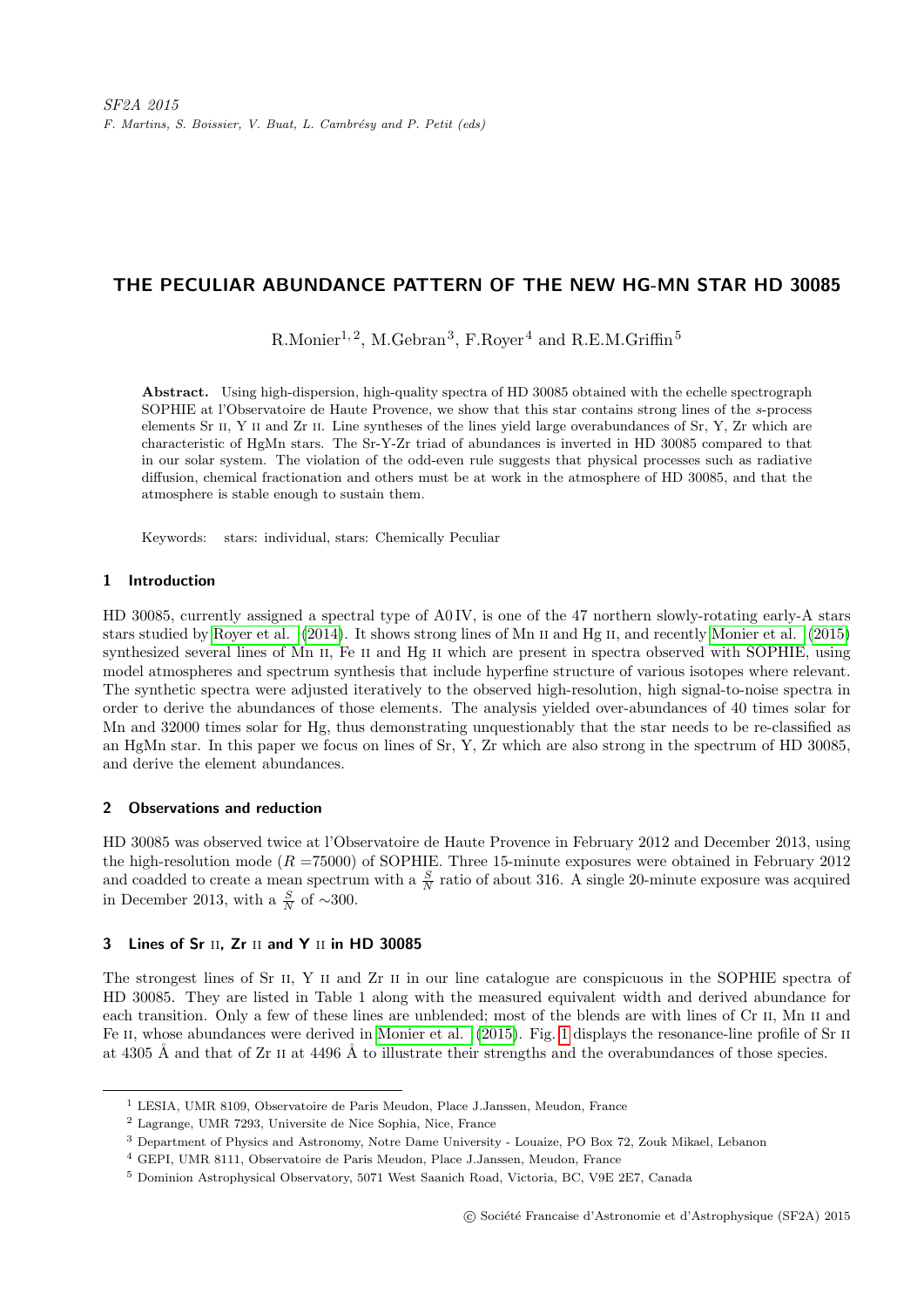| Lines used for abundance analysis |                 |           |      |               |         |
|-----------------------------------|-----------------|-----------|------|---------------|---------|
| Wavelengths (A)                   | Identification  | Multiplet | EW   | Abundance     | Comment |
| 4077.71                           | Sr 11           | M 2       | 74.0 | $40\degree$   | blend   |
| 4161.80                           | $Sr$ $II$       | M 3       | 11.0 | $40\degree$   |         |
| 4215.52                           | $Sr$ $II$       | M 2       | 64.7 | $40\degree$   | blend   |
| 4305.45                           | Sr 11           | M 3       | 14.6 | $40\degree$   |         |
| 4177.53                           | Y II            |           | 46.0 | $300$ $\odot$ | blend   |
| 4235.73                           | Y II            |           | 18.3 | $300\ \odot$  |         |
| 4309.63                           | $\mathbf Y$ II  |           | 42.1 | $250\circ$    | blend   |
| 4358.73                           | $\mathbf Y$ II  |           | 31.8 | $300\ \odot$  | blend   |
| 4398.01                           | $\mathbf Y$ II  |           | 49.6 | $250\,\circ$  | blend   |
| 4422.59                           | Y II            |           | 32.9 | $500$ $\odot$ | blend   |
| 4682.32                           | $\mathbf Y$ II  |           | 15.1 | $300$ $\odot$ | blend   |
| 4823.30                           | $\mathbf Y$ II  |           | 16.1 | $275\circ$    | blend   |
| 4883.68                           | $\mathbf Y$ II  |           | 50.9 | $500\,\odot$  |         |
| 4900.12                           | Yп              |           | 49.4 | $500\circ$    | blend   |
| 5205.72                           | $\mathbf Y$ II  |           | 48.2 | $500\circ$    |         |
| 5497.41                           | $\mathbf Y$ II  |           | 31.4 | $500\circ$    | blend   |
| 5662.93                           | $\mathbf{Y}$ II |           | 51.2 | $500\circ$    |         |
| 4443.00                           | Zr II           |           | 27.4 | $200$ $\odot$ |         |
| 4457.43                           | Zr 11           |           | 10.0 | $100\degree$  |         |
| 4496.98                           | Zr II           |           | 22.2 | $200\degree$  |         |
| 5112.30                           | Zr 11           |           | 12.6 | $150\,\circ$  |         |

Table 1. The strongest lines of Sr II, Y II and Zr II in HD 30085



<span id="page-1-0"></span>Fig. 1. Left: Sr II line at 4305 Å (left). Right: Zr II line at 4496 Å (right).

## 4 Model atmospheres and spectrum synthesis

The effective temperature  $T_{\text{eff}}$  and surface gravity log g of HD 30085 were first evaluated using Napiwotzky et al's (1993) uvbybeta calibration of Stromgren's photometry. The derived values were  $T_{\text{eff}} = 11300 \pm 200$  K,  $\log g = 3.95 \pm 0.25.$ 

First a plane-parallel model atmosphere assuming radiative equilibrium and hydrostatic equilibrium was computed using the ATLAS9 code [\(Kurucz 1992\)](#page-3-2), but with the linux version that uses the new ODFs maintained by F. Castelli on her website[∗](#page-1-1) . A line-list was built by starting from Kurucz's (1992) "gfhyperall.dat" file [†](#page-1-2) , which includes hyperfine splitting levels, and was upgraded by appealing to the NIST Atomic Spectra Database

<span id="page-1-1"></span><sup>∗</sup>http://www.oact.inaf.it/castelli/

<span id="page-1-2"></span><sup>†</sup>http://kurucz.harvard.edu/linelists/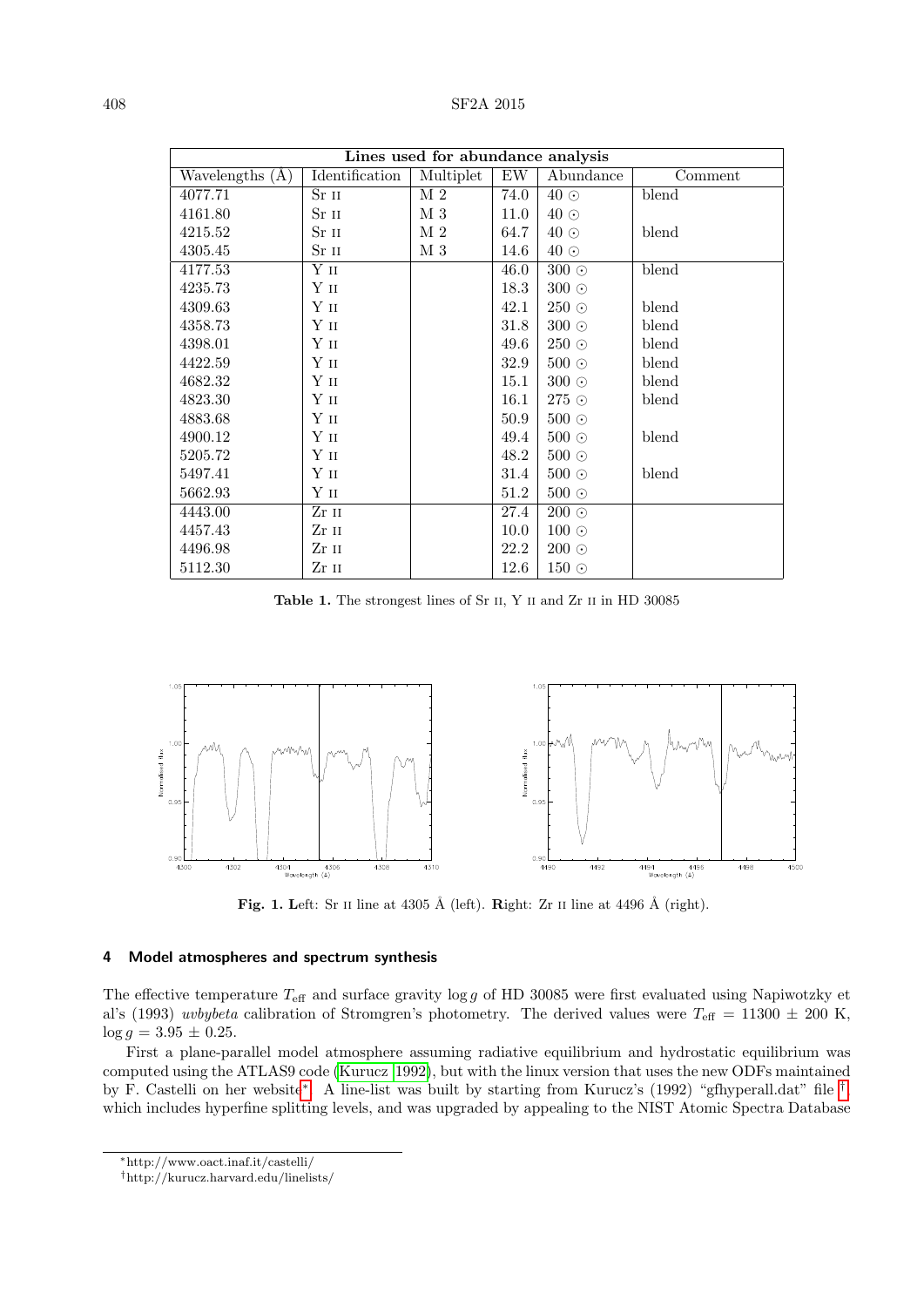#### HD 30085 409

[‡](#page-2-0) and the VALD database operated at Uppsala University [\(Kupka et al. 2000\)](#page-3-3)[§](#page-2-1) . A grid of synthetic spectra was then computed with SYNSPEC48 [\(Hubeny & Lanz 1992\)](#page-3-4), specifically to model the Sr II, Y II and Zr II lines. We adopted a projected rotational velocity  $v_e \sin i = 26 \text{ km s}^{-1}$  and a radial velocity  $v_{rad} = 8.20 \text{ km.s}^{-1}$  from [Royer et al.](#page-3-0) [\(2014\)](#page-3-0). In Fig. [2,](#page-2-2) the observed line-profile of Y II at 5662.93 Å is compared with the synthetic one computed for an overabundance of Yttrium of  $500 \odot$ ; that overabundance provided the best fit to the observed profile.

#### 5 Evidence for Sr-Y-Zr excesses

The abundances of Strontium, Yttrium and Zirconium that were derived from each analysed transition are listed in Table 1. The four lines of Sr  $\scriptstyle\rm II$  yielded a consistent overabundance of 40  $\odot$ . In contrast, the Y  $\scriptstyle\rm II$  lines yielded overabundances ranging from  $250 \odot$  to  $500 \odot$ , the scatter in the values probably reflecting inacuracies in the atomic data of those elements. Similarly, the Zr ii lines yielded overabundances ranging from 100 to 200 . We thus find that Y is more abundant than Sr and Zr in HD 30085, which is the opposite of what is observed in the solar system.



<span id="page-2-2"></span>Fig. 2. Synthesis of the Y II line at 5662 Å (observed: thick line, synthetic: dashed lines for a 500  $\odot$  overabundance)

#### 6 Conclusions

Lines of Sr II, Y II and Zr II are enhanced in HD 30085. Line synthesis reveals large overabundances in these s-process elements, Y being more abundant than Sr and Zr. This violation of the odd-even rule shows that the Sr-Y-Zr triad of abundances is inverted in HD 30085 compared to the solar system pattern. It strongly suggests that physical processes such as radiative diffusion and chemical fractionation are at work in the atmosphere of HD 30085, and that its atmosphere is stable enough for long enough to sustain such processes. Sr, Y and Zr are of interest for nucleosynthetic studies because they comprise the first blocking place in the neutron absorption cross-section for s-process syntheses of heavy elements in red giants. We conclude that HD 30085 has overabundances of Sr, Y, Zr which are characteristic of an Hg-Mn star. A detailed abundance analysis of other elements in this star is currently in progress in order to complement the abundances reported here.

<span id="page-2-0"></span><sup>‡</sup>http://physics.nist.gov/cgi-bin/AtData/qlinesform

<span id="page-2-1"></span><sup>§</sup>http://vald.astro.uu.se/ vald/php/vald.php